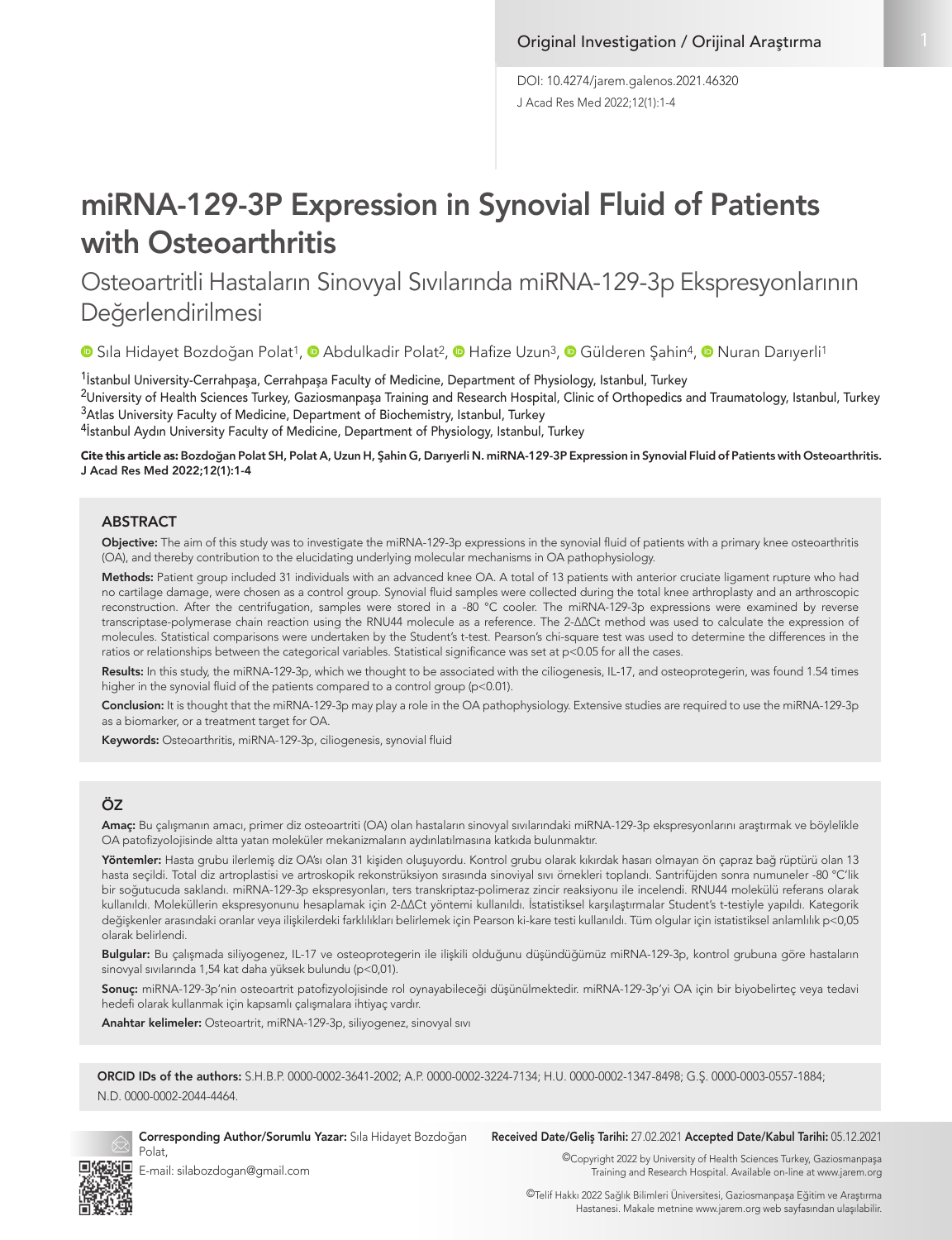# INTRODUCTION

It is widely unknown how the path of mechanical transformation in osteoarthritis (OA) changes, and how chondrocytes perceive and respond to the compression. A recent study suggested that the primary cilia of chondrocytes played a role in detecting and transmitting the mechanical stimulation such as (1): McGlashan et al. (2) reported that in normal cartilage cells, the number and length of the cilia were the lowest in the superficial zone and increased as they moved away from the articular surface. This was the first study showing that the primary cilia are present in chondrocytes during the OA progression, and that the total percentage of cilia cells in degenerative cartilage increased with the OA severity (2). Cao et al. (3) reported that the ciliary genesis of miRNA-129-3p was regulated by the actin dynamics and  $CP_{110}$ a ciliary gene blocker. The removal of the  $CP_{110}$  promoted the growth of a ciliary axoneme. The authors suggested that the miRNA-129-3p increased the formation of cilia by reducing the  $CP_{110}$  (3).

Tsai et al. (4) showed that the miRNA-129-3p was the most repressed miRNA with its IL-17 binding potential after the stimulation of the osteoblasts by osteopontin in the arthritis model. In the same study, the miRNA-129-3p in osteoblasts was reported to bind directly to the 3'-UTR region of the *human IL-17*  gene, suppressing IL-17 translation and eliminating the monocyte migration (4). In another study by Liu et al. (5), found that synovial IL-17 levels were significantly higher in the OA patients compared to the control group, and showed a negative correlation with the OA severity. IL-17 has also been reported as a pain sensitizer in the rodent models of arthritis (6).

The studies demonstrate that the miRNA-129-3p may play a role in the cartilage degeneration and inflammatory cascade of the OA and provides insight into a potential miRNA-based treatment strategies for delaying the hyperalgesia and the regulation of ciliary functions by IL-17 mediated monocyte migration. In our study, we aimed to investigate the differences in the expression of a synovial fluid in the patients with an advanced OA, considering the role of miRNA-129-3p in IL-17-osteopontin relationship and ciliogenesis. To the best of our knowledge, the literature does not contain any microarray studies on OA conducted with these expectations.

# **METHODS**

This research experiment was performed in accordance with the principles of the Declaration of Helsinki. Written informed consent was obtained from each patient prior to the study. The necessary approval was obtained from the Faculty Ethics Committee of Istanbul University-Cerrahpaşa (decision no: 83045809-604.01.02, date: 05.09.2017).

The study has two groups: patient, and control group. All the participants presented to our orthopedics clinic in 2017 and 2018. Patient group included 31 individuals with an advanced primary knee OA. They were classified into stage 3-4 OA according to

the Kellgren-Lawrence classification (5). Thirteen patients with an anterior cruciate ligament (ACL) rupture were chosen as a control group. During the arthroscopic reconstruction, ACL rupture cases evaluated as stage 0, both according to Kellgren-Lawrence and Outerbridge classifications were included in the control group. The gender distribution of the participants is 17 men [8 patients (47.1%) and 9 controls (52.9%) p=0.018] and 27 women [23 patients (85.2%) and 4 controls (14.8%) p=0.033]. Synovial fluid used as a material. Patients with the malignancies, systemic infection, poor general condition, cognitive dysfunction, or psychosis, under 18 years of age, pregnant women, puerperal and breastfeeding women were excluded.

The synovial fluid of the patient and control groups were collected on a voluntary basis within the framework of the ethical rules. Volunteers in both the groups were clearly informed about the purpose and content of the study before the participation. A full physical examination was performed in all the patients. The direct radiographs and the magnetic resonance imaging of the groups were examined. Routine blood tests were evaluated before the operation.

A total of 1.5-3 mL of synovial fluid was taken from the participants. The materials were centrifuged at 3,000 g for 5 mins; then, the supernatant was transferred to the different Eppendorf tubes and stored in a -80 °C cooler until the day of the experiment. Total RNA isolation was performed with an EXTRACTME miRNA kit. The isolated RNAs were evaluated by a nano spectrophotometer prior to the complementary DNA (cDNA) synthesis. A TRANSCRIPTME RNA kit was used for cDNA synthesis from the template RNA. In the last step, miRNA was evaluated by the real-time polymerase chain reaction (PCR) method.

## Statistical Analysis

In the mean ± standard deviation (SD) comparisons, the Student's t-test was used by providing the necessary conditions such as: normal distribution and covariance. Pearson's chi-square test was conducted to determine the differences in the ratios or relationships between the categorical variables. Statistical significance was set at p<0.05 for all the cases.

## RESULTS

In this study, miRNA-129-3p expression in the synovial fluid of the patients was found to be 1.54 times higher than the control group (p<0.01) (Table 1) (Figure 1). Age was significantly different in the patient group compared to the control group (mean  $\pm$  SD patient age: 62.77±5.42, control age: 33.15±8.91, p<0.001) (Table 1). Body mass index (BMI) was significantly higher in the patient group compared to the control group (mean  $\pm$  SD patient BMI: 32.34±6.58, control BMI: 25.86±2.45, p<0.001).

# **DISCUSSION**

In this study, the miRNA-129-3p, which we thought to be associated with the ciliogenesis, IL-17, and osteoprotegerin (OPN), was found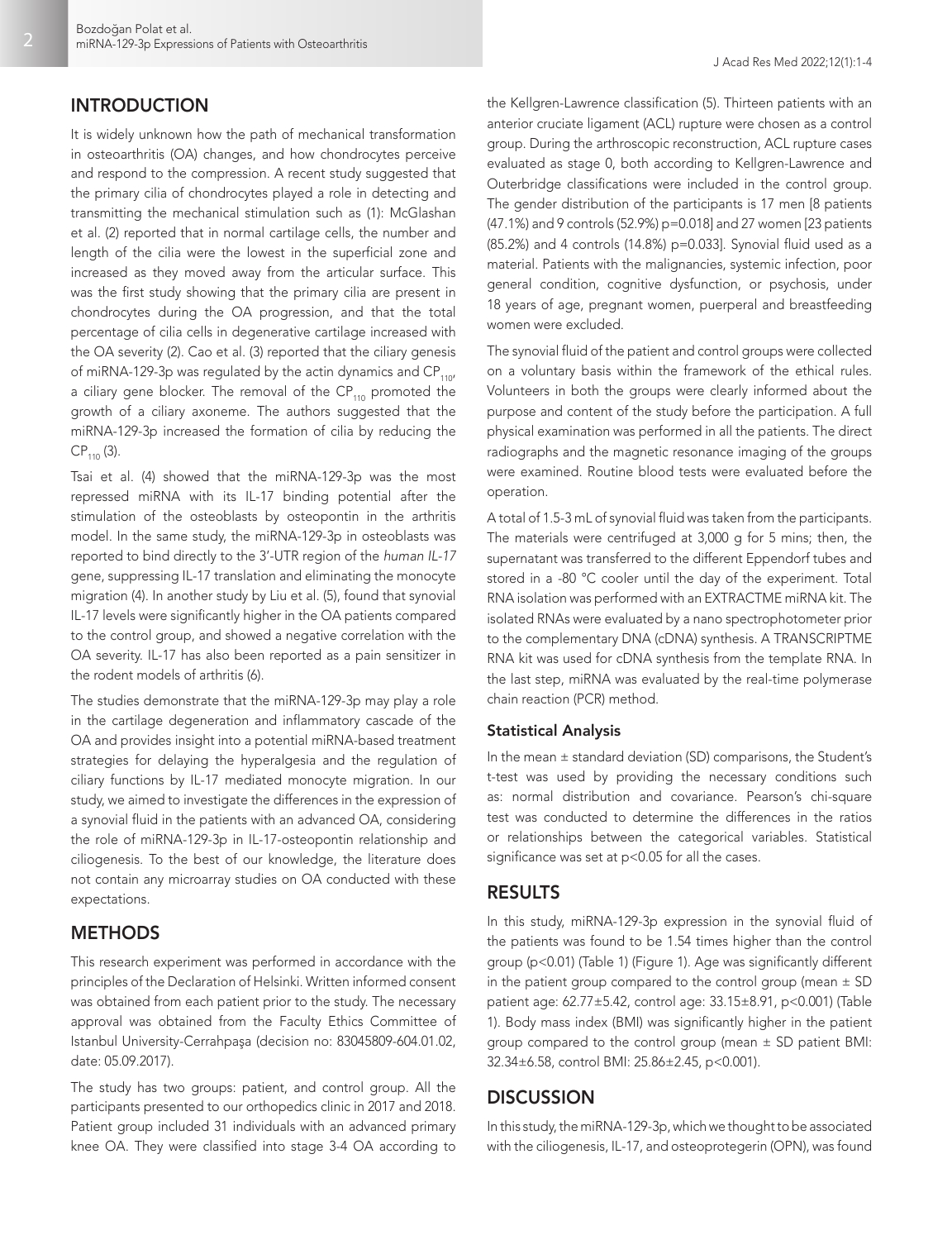| Table 1. Mean $\pm$ standard deviation, median, and p-values |  |  |
|--------------------------------------------------------------|--|--|
| of the data obtained from the patient and control groups     |  |  |

|                | Control<br>Median $\pm$ SD     | Patient<br>Median $\pm$ SD     |       |
|----------------|--------------------------------|--------------------------------|-------|
|                | Control<br>Median (min-max)    | Patient<br>Median (min-max)    | p     |
| Age            | $33.15 \pm 8.91$               | $62.77 \pm 5.42$               | 0.001 |
|                | $35(18-47)$                    | $63(53-72)$                    |       |
| Length         | $168.62 \pm 5.72$              | $163.97 \pm 7.07$              | 0.06  |
|                | 168 (160-178)                  | 165 (150-180)                  |       |
| Weight         | $73.62 \pm 8.26$               | $86.29 \pm 14.25$              | 0.002 |
|                | 78 (55-85)                     | 85 (65-135)                    |       |
| <b>BMI</b>     | $25.86 \pm 2.45$               | $32.34 \pm 6.58$               | 0.001 |
|                | 26.1 (21.5-29.4)               | 31.2 (23.9-52.7)               |       |
| $\triangle$ CT | $-3.44 \pm 0.64$               | $-4.06 \pm 0.77$               | 0.01  |
|                | $-3.35$ ( $-4.98$ to $-2.57$ ) | $-4.24$ ( $-5.74$ to $-2.07$ ) |       |

BMI: body mass index, min: minimum, max: maximum, SD: standard deviation





1.54 times higher in the synovial fluid of the patients compared to a control group (p<0.01).

In a study by McGlashan et al. (2), primary cilia were found in chondrocytes during the OA progression, and the total percentage of cilia cells in a degenerative cartilage increased with the OA severity (1). Cao et al. (3) suggested that the increased expression of miRNA-129-3p increased cilia cells by regulating the  $CP_{110}$  and actin dynamics. The number and length of a primary cilia in the degenerative joint chondrocytes increased in OA (2). The miRNA-129-3p is defined micro-RNA that increases in the ciliogenesis over CP<sub>110</sub> inhibition (3). Therefore, the high expression of miRNA-129-3p in the synovial fluid in patients with an advanced OA may also be related to the ciliogenesis.

OPN and IL-17 are known to be involved in the pathogenesis of OA (5,7). Tsai et al. (4) showed that the human *IL-17* gene was one of the target genes of the miRNA-129-3p. They reported that the miRNA-129-3p expression was decreased through the Syk-PI3K-Akt pathway, and increased IL-17 because of the osteoblast stimulation by an osteopontin (4). Thus, it could be stated that the OPN and IL-17 are associated with the miRNA-129-3p.

In a study performed by Liu et al. (5) with 226 OA patients and 106 control subjects, the IL-17 levels were found to be negatively correlated with the OA severity. In another study, Snelling et al. (8) found that in 152 patients with an advanced OA, the IL-17 levels were elevated only in the 14 patients, while IL-17 could not be detected in 138 patients. The reduced levels of IL-17 in the OA patients in these studies may be associated with an increase in the miRNA-129-3p in an advanced OA, and its consequent binding to the IL-17 gene and reduced IL-17 translation.

Dong et al. (7) found that the osteopontin levels decreased in patients with an advanced OA. Matsui et al. (9) showed that the osteopontin deficiency exacerbated both aging-related and instability-induced OA. Decreased levels of osteopontin in the OA may be associated with the increased miRNA-129-3p levels. These studies indirectly support our thesis.

It is known that increase in the mechanical load due to obesity and aging take place in the etiology of OA (10). In our study, BMI was found to be significantly higher in the advanced OA group compared to the control group (32.34±6.58 and 25.86±2.45, respectively; p<0.001). It is known that the risk of OA increases by 60% in a people with the BMI of ≥30 (10). The increase in miRNA-129-3p expression is prominent in OA patients with a BMI of >30, suggesting that this expression is associated with the obesity. In our study, age was also significantly different in the advanced OA group compared to the control group (62.77±5.42 and 33.15±8.91, respectively; p<0.001). Age may also play an important role in the increase of the miRNA-129-3p.

#### Study Limitations

Limitations of our research were the limited number of participants in the patient and control groups, as well as the lack of homogeneity among the groups, the ability to test miRNA-129-3p expression only in the synovial fluid (could also be tested in a peripheral blood), and the lack of examination of the other mediators associated with OA pathogenesis, such as OPN, IL-17.

## **CONCLUSION**

OA is a degenerative joint disease with a chronic inflammation and increasing global prevalence. There are symptomatic and surgical treatment options for this condition. Symptomatic treatment does not affect the progression of the disease, but the surgical treatments also have certain disadvantages. The molecular mechanism of the disease has not yet been fully elucidated. Recent studies showed that the miRNAs played an important role in the pathogenesis of the disease. Although the miRNA expression differences in the OA patients have been shown in studies, there is still a limited information about the varying levels of circulating miRNA. The miRNAs have been found to reduce inflammation,